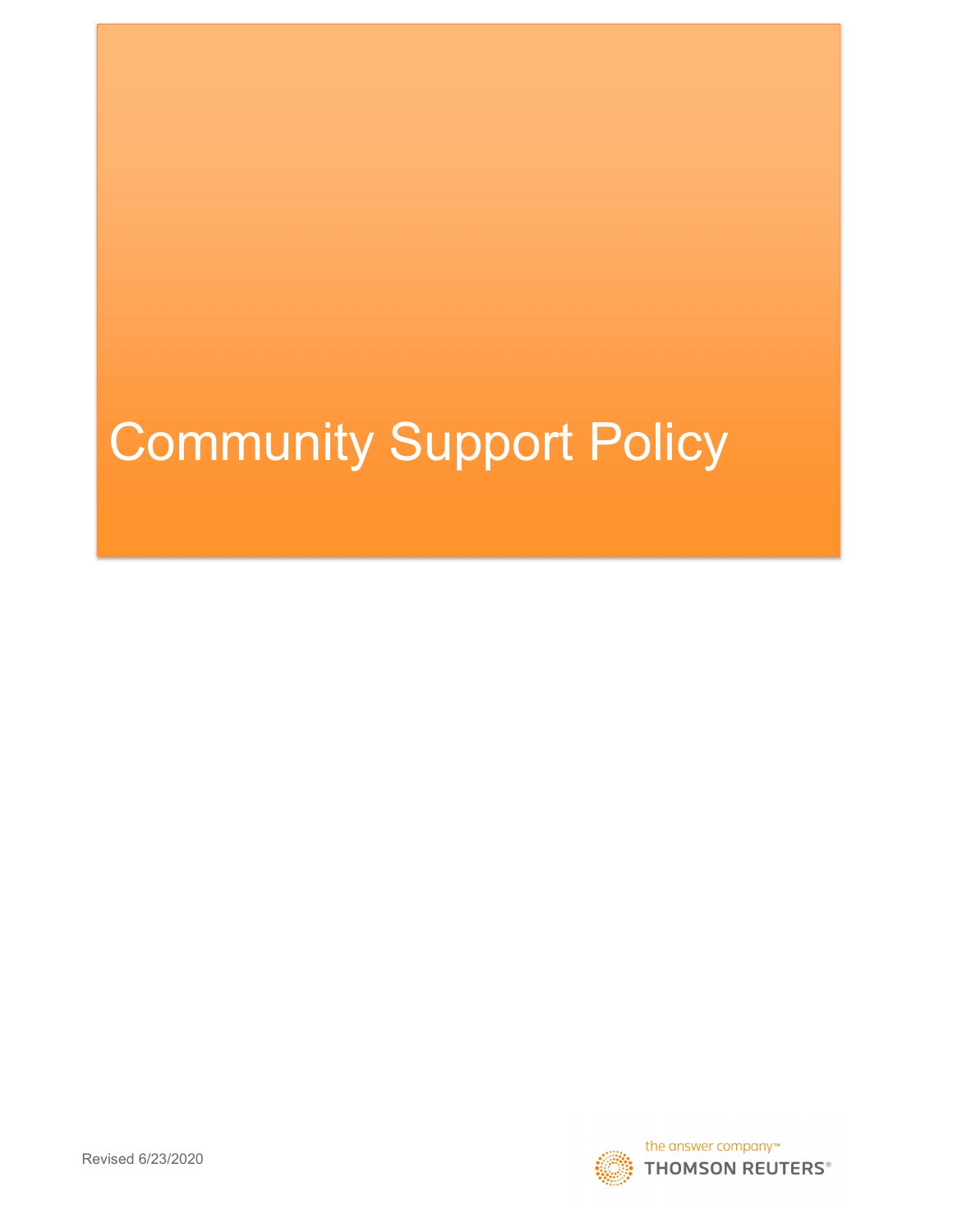# COMMUNITY SUPPORT POLICY

Thomson Reuters is a leading provider of business information services. Our products include highly specialized information-enabled software and tools for legal, tax, accounting and compliance professionals combined with the world's most global news service – Reuters. For more information on Thomson Reuters, visit tr.com and for the latest world news, reuters.com.

Thomson Reuters' commitment to the communities in which we live, and work is delivered through various programs which have been established to ensure robust, consistent and sustainable community and societal support. This policy outlines the different ways in which Thomson Reuters as a global organization supports our communities. The programs outlined below ensure that we are committing to causes which our employees are passionate about through the sharing of time, skills and financial support.

# RECOGNIZED CHARITIES AND COMMUNITY ORGANIZATIONS

Through this policy and our programs, we support organizations that are registered as charities, not-for-profit or tax-exempt organizations and accredited schools and that are consistent with our values.

#### What types of organizations are eligible?

Accredited schools and organizations that are registered as a certified not-for-profit or tax-exempt organization by the applicable authority within their country. The organization must also meet all the criteria below, which reflects the Thomson Reuters Community Support Policy.

The company will not support employee efforts for organizations that discriminate; organizations, private foundations, or programs that fund terrorist groups or activities; political causes, candidates, organizations or campaigns; or religious organizations for denominational or religious purposes. The company reserves the right also to withhold support for other charities or for particular campaigns that it deems violates the spirit of any of the above exclusions.

The company will not support religious organizations for denominational or religious purposes. If a religious organization has a community outreach program with a tax ID number, EIN number or registered charity number, these programs could be reviewed for approval into My Community. You can search for the organization's tax ID or EIN number on Guidestar. Please see examples below.

Ineligible - A Church runs a weekly soup kitchen, but the soup kitchen is not recognized with its own tax ID number, EIN number or registered charity number - they are simply a program run by the Church and funded directly by the Church.

Eligible - The Church soup kitchen is registered independently with its own tax ID number, EIN number or registered charity number and is registered independently. In this case, the soup kitchen would be eligible.

Below are some sites you can visit to check the charitable status of organizations in some of our larger locations.

UK: Charity Commission US: GuideStar US India: GuideStar India Canada: Canada Revenue Agency.

# VOLUNTEERING

Thomson Reuters encourages staff from across the business to take part in community volunteering activities for recognized charities and community organizations. Through December 31, 2020, all regular employees globally will receive 32 hours paid time off to volunteer – that is double the standard 16 hours. Please note, this program change is for 2020 only. Paid time off to volunteer is available for employees to use during their normal working hours\*.

\*Part-time employees are eligible if their regularly scheduled hours are 20 or more per week.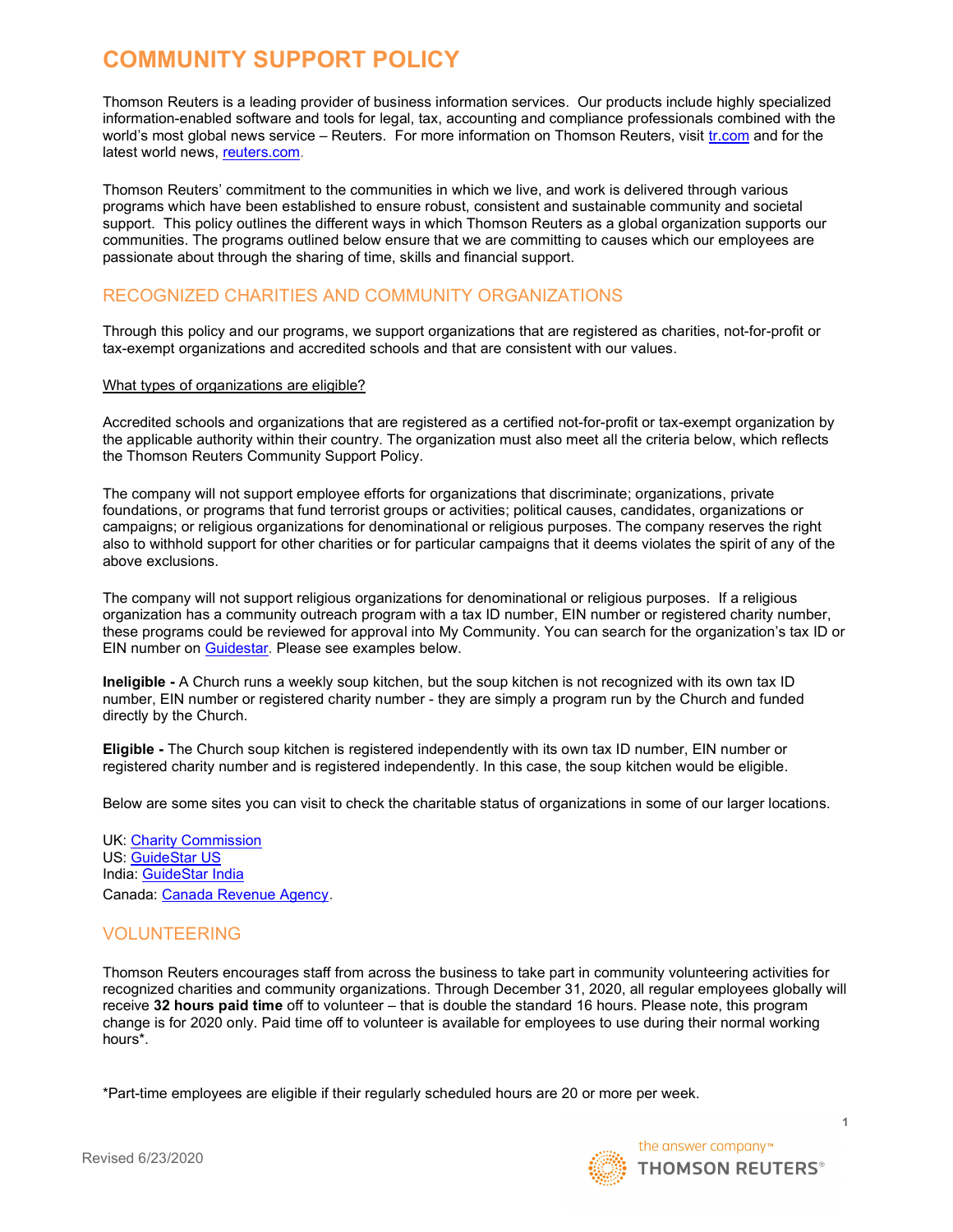Employees can log their paid time off to volunteer and personal volunteer hours into the My Community portal. Employees have 60 days into a new calendar year to log hours for the previous year. Learn more about this program and log volunteer hours in the My Community portal.

## MATCHING GIFTS

Thomson Reuters supports our employees' charitable efforts through our My Matching Gifts program. Open to all regular staff, personal donations to registered charities or accredited schools can be matched by the company dollar for dollar from \$50 (USD) to a maximum \$1,000 (USD) per calendar year.

Learn more about this program and requests matches by clicking into the My matching section of the My Community portal.

#### VOLUNTEER GRANTS

We recognize that many employees regularly volunteer their time to charitable organizations and accredited schools, and we believe these efforts should be equally recognized and rewarded. Through our Volunteer Grants program your volunteer efforts can translate to dollars and go towards your \$1,000 (USD) matching limit.

Here's how it works:

IF YOU WANT TO ONLY VOLUNTEER: Use Volunteer Grants: If you volunteer 40 hours during a calendar year to one organization, you can apply for a total of a \$1,000 (USD) grant to that organization. The entire \$1000 (USD) does not have to go to one organization, if you volunteer 20 hours at one organization and 20 hours at another organization during a calendar year, you are able to request \$500 (USD) grant for each organization.

IF YOU WANT TO VOLUNTEER AND GIVE A CHARITABLE DONATION: You can use

combination of the Volunteer Grants and Matching Gifts programs to get to the maximum of \$1,000 (USD) available to each regular employees. For example, employees who opt for one \$500 (USD) Volunteer Grant have the option of using \$500 (USD) towards matching gifts.

IF YOU CHOOSE TO ONLY GIVE A CHARITABLE DONATION: If you choose to donate your money in lieu of time, you can still request a matching gift of up to \$1,000 (USD) for a registered charitable organization or accredited school.

To apply for Volunteer Grants or Matching Gifts, please visit the My Community portal and click on My Volunteer Time. Please note that Volunteer Grants are only available in US \$500 and US \$1000 amounts. Volunteer Grant requests need to be submitted no later than six months after the start of a new year (i.e., requests for 2018 need to be submitted by 7/1/2019). Matching Gift requests need to be submitted within six months of the date of donation.

#### COMMUNITY CHAMPION GRANTS

One of our flagship Corporate Responsibility programs that offers employees the opportunity to have their group volunteering commitments recognized and supported by the company thru corporate grants.

#### DISASTER RELIEF

In the event of a disaster that has a devastating effect on a populated area, the Leadership Team and the Social Impact Institute team will all discuss the most appropriate method for support to those affected.

#### THOMSON REUTERS FOUNDATION

The Thomson Reuters Foundation is the charitable arm of our business and is committed to empowering people in need around the world with trusted information and free legal assistance. A registered charity in the United States and United Kingdom, the Foundation leverages the skills, values and expertise across Thomson Reuters to promote the rule of law, save lives in disasters and improve standards of journalism.